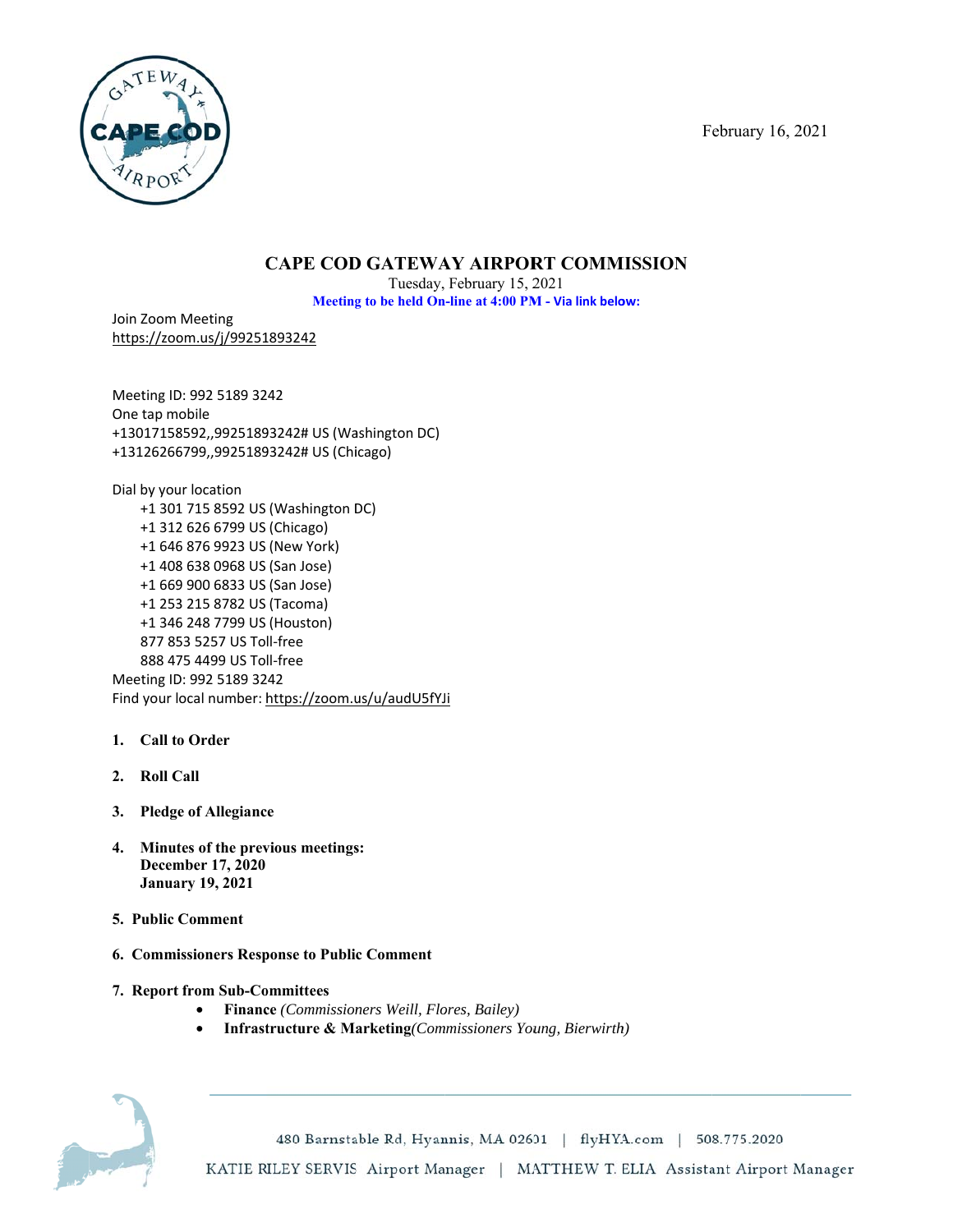## **8. Old Business**

**None** 

### **9. New Business**

**EXECUTIVE SESSION: Executive Session pursuant to G.L. c. 30A, § 21(a)(6) to discuss and consider the lease agreement by and between Cape Cod Gateway Airport and Griffin Realty Trust, as an open meeting may have a detrimental effect on the negotiating position of the Commission.** 

**COM0221-01 – Approval of Amendment #2 to the contract for on-call marketing services by and between Cape Cod Gateway Airport and The Quotient Group for the website redevelopment project in the amount of \$29,800** 

**COM0221-02 – Review Amendment #5 to the contract for on-call architectural services by and between Cape Cod Gateway Airport and Fennick and McCredie Architecture, Ltd. (F&M) for the Fleet Hangar Door Replacement Project and T-Hangar Replacement Project in the amount of \$498,096.** 

### **10. Report of Special Committees**

- Noise Report (July, October, January, April)
- Yarmouth Representative Comments
- Airport Manager's Report

#### **Updates:**

- o Airport Finances Update
- o CARES Act Projects
	- o Replacement of T-hangar,
	- o Fleet Hangar Door Replacement,
	- o Mary Dunn Way Extension.
- o Airport Tree Clearing Project
	- o No Update Spring reseeding
- o PFOS/Public Involvement Plan & Update
	- o Post mitigation monitoring
	- o Meeting on 1/27/2021 with DEP to discuss results of fingerprinting & next steps
- o ARFF/SRE Roof Replacement Update
	- o Completed
	- o 100% Funded FAA/MassDOT/CARES Act
- o Airport Master Plan Update
	- o January 26, 2021 3<sup>rd</sup> PAG meeting completed
		- Good meeting with great questions
	- o Overview @ 2/16/2021 Commission meeting for those not in attendance
- o FY2022 Budget Planning underway
	- o Present at February meeting with approvals requested at March meetings
	- o See Presentation
- o Airport Rates & Charges Update (2021 review post-COVID19)
	- o FY2022 effort
- o Rebranding
	- o Terminal name to celebrate 90th Anniversary for Boardman/Polando Flight (date?)
	- o Website modifications starting in March



480 Barnstable Rd, Hyannis, MA 02601 | flyHYA.com | 508.775.2020 KATIE RILEY SERVIS Airport Manager | MATTHEW T. ELIA Assistant Airport Manager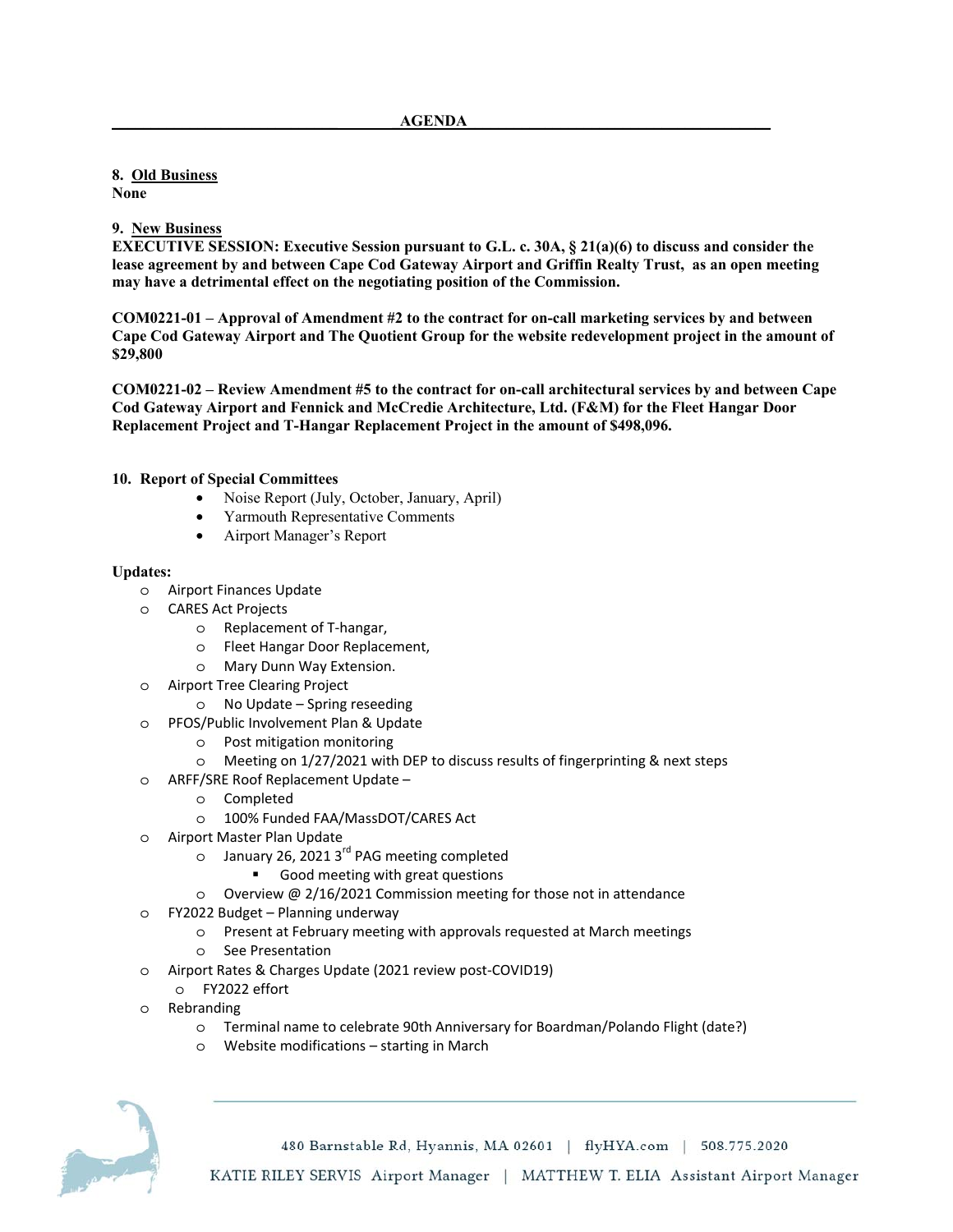- o Other modifications to be discussed at meeting
- o Rectrix Electric Vehicle Charging Stations
- o Electric Vehicle Charging Stations & Solar
	- o FY2022 vehicle purchases
	- o Electric Vehicle Charging Stations.
		- Electric vehicle charging infrastructure programs as part of the Massachusetts Electric Vehicle Incentive Program (MassEVIP),
		- Funded by the 2017 settlement of the Volkswagen (VW) diesel emissions court case, \$4.5 million is being made available for fast charging stations, public-access charging stations, and workplace and fleets charging station infrastructure.

**11. Announcements –** Commissioner's Comments

**12**. Matters not reasonably anticipated by the Chair

**13. Adjournment** – Next Meeting, March 16, 2021

Please Note: The list of matters, are those reasonably anticipated by the Chair, which may be discussed at the meeting. Not all items listed may in fact be discussed and other items not listed may in fact be discussed and other items not listed may also be brought up for discussion to the extent permitted by law. It is possible that if it so votes, the Commission may go into executive session. The Commission may also act on items in an order other than they appear on this agenda.

### **AGENDA ITEMS**

**As Chair of the Airport Commission, I move to go into Executive Session pursuant to G.L. c. 30A, § 21(a)(6) to discuss and consider the lease agreement by and between Cape Cod Gateway Airport and Griffin Realty Trust, as an open meeting may have a detrimental effect on the negotiating position of the Commission. This meeting will reconvene in open session after the Executive Session.** 

# **COM0221-01 – Approval of Amendment #2 to the contract for on-call marketing services by and between Cape Cod Gateway Airport and The Quotient Group for the website redevelopment project in the amount of \$29,800**

**MOTION** to approve Amendment #2 to the contract for on-call marketing services by and between Cape Cod Gateway Airport and The Quotient Group for the website redevelopment project in the amount of \$29,800. **SPONSOR:** Management **(May be acted upon)** 

# **COM0221-02 – Review and Approve Amendment #5 to the contract for on-call architectural services by and between Cape Cod Gateway Airport and Fennick and McCredie Architecture, Ltd. (F&M) for the Fleet Hangar Door Replacement Project and T-Hangar Replacement Project in the amount of \$498,096.**

**MOTION** to approve Amendment #5 to the contract for on-call architectural services by and between Cape Cod Gateway Airport and Fennick and McCredie Architecture, Ltd. (F&M) for the Fleet Hangar Door Replacement Project and T-Hangar Replacement Project in the amount of \$498,096.

**SPONSOR:** Management **(May be acted upon)**